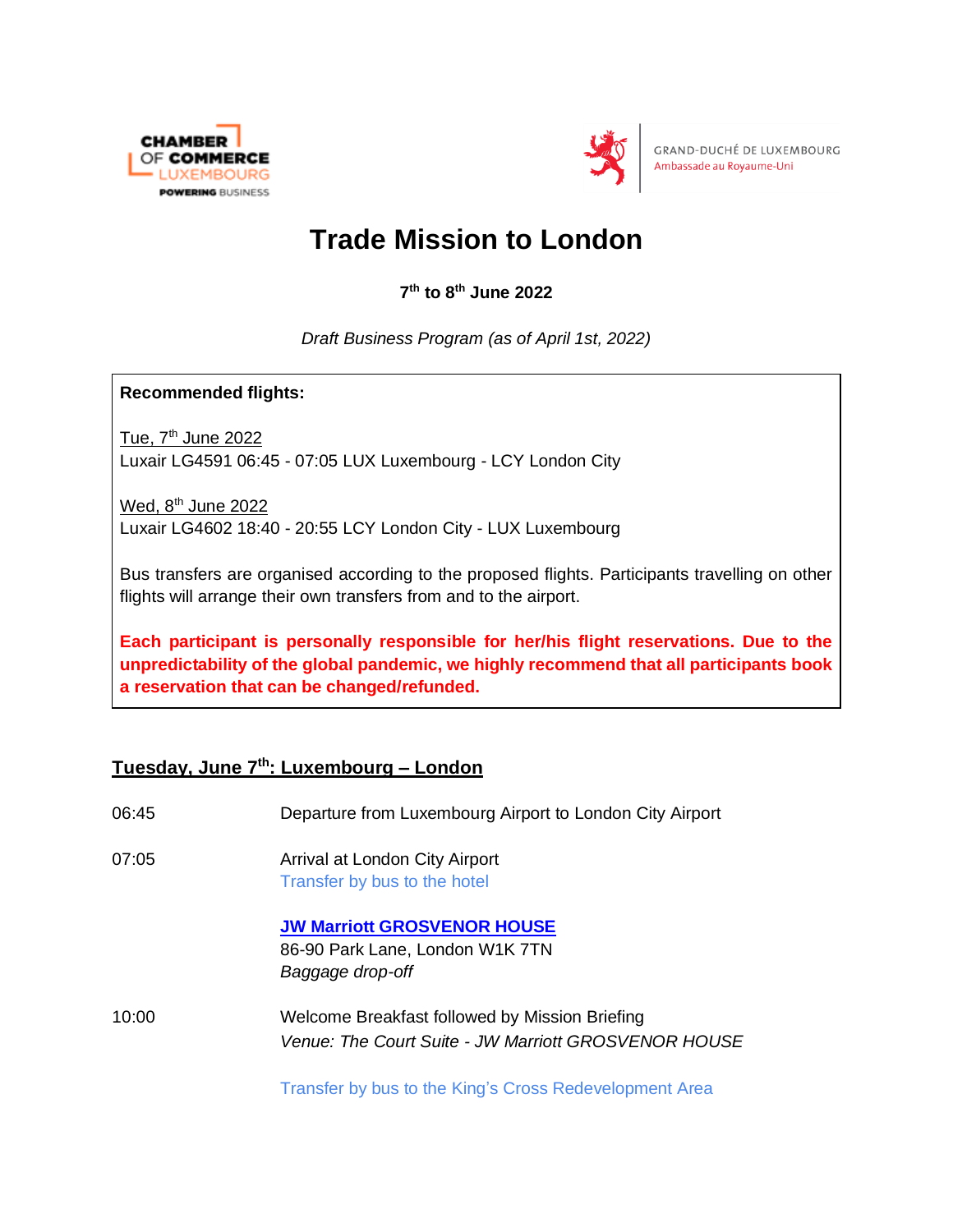- 11:00 16:00 Guided walking visit of the King's Cross Redevelopment Area Lunch break at the Coal Drops Yard Company visits at King's Cross
- 16:00 Transfer by bus to the hotel *Check-in*
- 18:00 20:00 Official Reception: Launch of the Business Club Luxembourg-United Kingdom in the presence of H.R.H the Hereditary Grand Duke of Luxembourg, Mrs Yuriko Backes, Minister of Finance, and Mr Luc Frieden, President of the Luxembourg Chamber of Commerce

*Venue: Residence of H.E. Mr Jean Olinger, Ambassador of the Grand Duchy of Luxembourg to the United Kingdom*

20:00 Free evening

## **Wednesday, June 8 th: London – Luxembourg**

| 09:00 - 11:00   | <b>Breakfast Seminars</b><br>Venue: The Court Suite - JW Marriott GROSVENOR HOUSE                                         |
|-----------------|---------------------------------------------------------------------------------------------------------------------------|
|                 | Presentations on the London investment landscape and the business<br>opportunities in the UK market for foreign companies |
| 11:00           | Transfer by bus to the Arcelor Mittal Orbit                                                                               |
| $12:00 - 15:40$ | Lunch at the Arcelor Mittal Orbit (TBC)<br>Visit of a local innovation centre and coworking space                         |
| 15:40           | Transfer by bus to London City Airport                                                                                    |
| 18:40           | Departure from London City Airport to Luxembourg Airport                                                                  |
| 20:55           | Arrival in Luxembourg                                                                                                     |